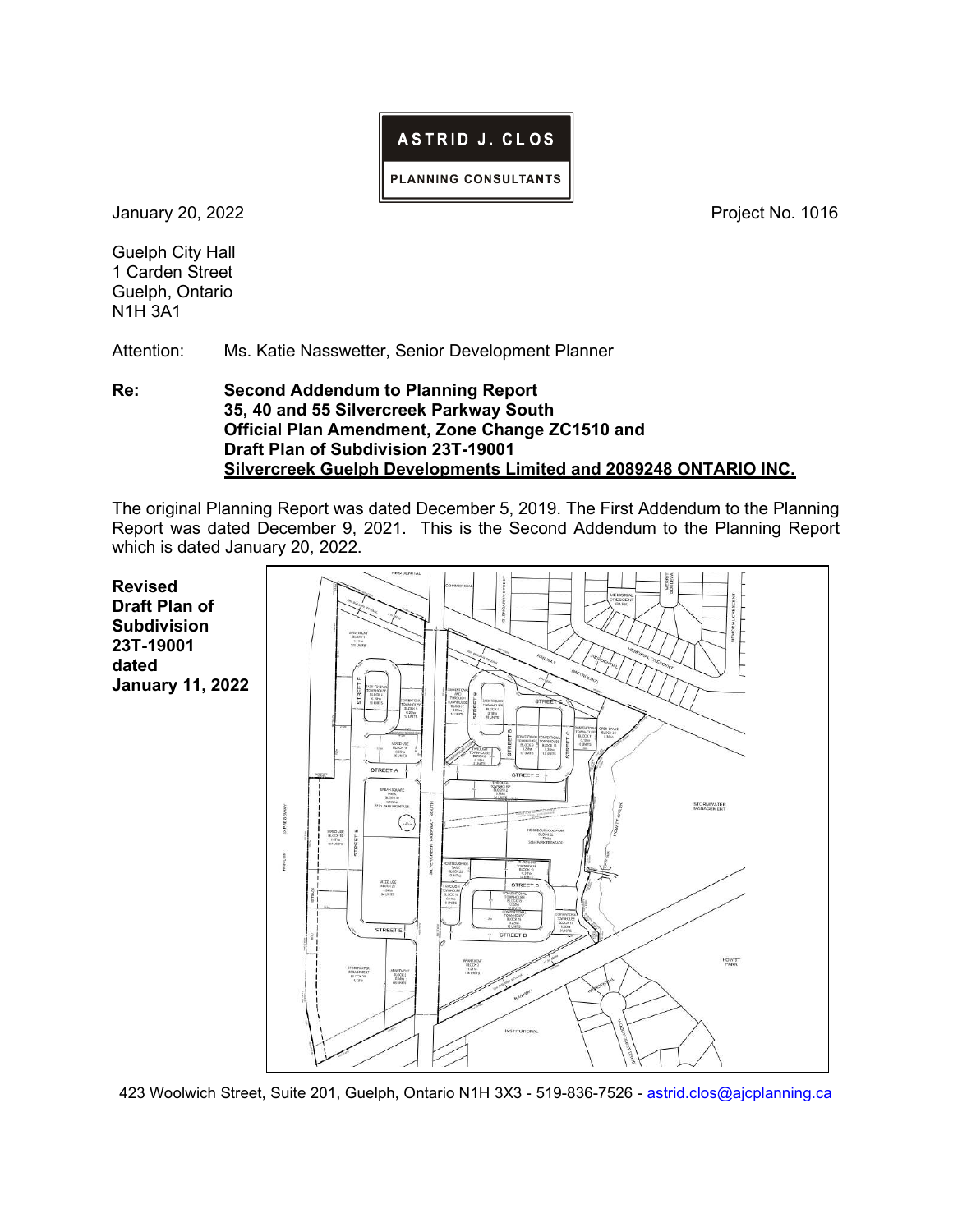The revisions to the proposal include the following;

- The total number of units has been reduced from 772 units to 715 units.
- 20 m wide road allowances with sidewalks on both sides have been included in the Draft Plan in critical active transportation routes as identified in consultation with Guelph staff.
- Walkway Blocks have been added to the Draft Plan to increase pedestrian and cycling connectivity through this new neighbourhood.
- A roundabout has been added to the north intersection of Silvercreek Parkway South as requested by the City's traffic staff.

| Use                                                           | <b>Block</b><br>Number<br>s    | Proposed<br><b>Official Plan</b><br>Designation         | Proposed<br>Zoning | Area<br>(hectares) | Number of<br>Units and/or<br>Commercial<br><b>GFA</b> | Maximum<br>Density          | Maximum<br><b>Building</b><br>Height |
|---------------------------------------------------------------|--------------------------------|---------------------------------------------------------|--------------------|--------------------|-------------------------------------------------------|-----------------------------|--------------------------------------|
| Apartment                                                     | 1, 2, 3                        | <b>High Density</b><br>Residential                      | $R.4B-$            | $\overline{2.77}$  | $\overline{327}$ units                                | 150 units<br>per<br>hectare | 10 storeys                           |
| Townhouse<br>Back-to-Back                                     | 4, 7                           | Medium<br>Density<br>Residential                        | $R.3B-?$           | 0.38               | 34 units                                              | 95 units<br>per<br>hectare  | 3 storeys                            |
| Through<br>Townhouse                                          | 8, 12,<br>13, 14               | Medium<br>Density<br>Residential                        | R.3B-??            | 0.89               | 49 units                                              | 56 units<br>per<br>hectare  | 3 storeys                            |
| Through<br>Townhouse<br>and On-<br><b>Street</b><br>Townhouse | $\overline{6}$                 | Medium<br>Density<br>Residential                        | R.3B-??            | 1.03               | 14 units                                              | 15 units<br>per<br>hectare  | 3 storeys                            |
| Conventional<br>On-Street<br>Townhouse                        | 5, 9, 10,<br>11, 15,<br>16, 17 | Medium<br>Density<br>Residential                        | R.3B-???           | 1.5                | 75 units                                              | 50 units<br>per<br>hectare  | 3 storeys                            |
| Mixed-Use                                                     | 18, 19,<br>20                  | Community<br>Mixed-use<br>Centre                        | $\overline{CC}$ -  | 2.17               | 216 units<br>6,500 $m2$<br>Commercial<br><b>GFA</b>   | 150 units<br>per<br>hectare | 10 storeys                           |
| Park                                                          | 21,22,2<br>3                   | Open Space<br>and Park                                  | P.2                | 2.483              | $\overline{a}$                                        | ---                         | ---                                  |
| Open Space                                                    | 24,25                          | Significant<br>Natural<br>Areas and<br>Natural<br>Areas | P.1                | 0.41               | $\overline{a}$                                        | ---                         | ---                                  |
| Stormwater<br>Management                                      | $\overline{26}$                | Open Space<br>and Park                                  | P.1                | 1.72               | $\overline{a}$                                        | $\overline{a}$              | $-$                                  |
| Walkway                                                       | 27, 28,<br>29, 30              | Open Space<br>and Park                                  | P.2                | 0.13               | $\overline{a}$                                        | ---                         | ---                                  |
| Roads                                                         |                                | $\overline{a}$                                          | $---$              | 2.96               | $\overline{a}$                                        | ---                         | $---$                                |
| <b>TOTAL</b>                                                  | 30                             | ---                                                     | ---                | 16.52              | 715 units<br>6,500 $m2$<br>Commercial<br><b>GFA</b>   | ---                         | ---                                  |

### Summary of Proposed Official Plan Land Use Designations and Zones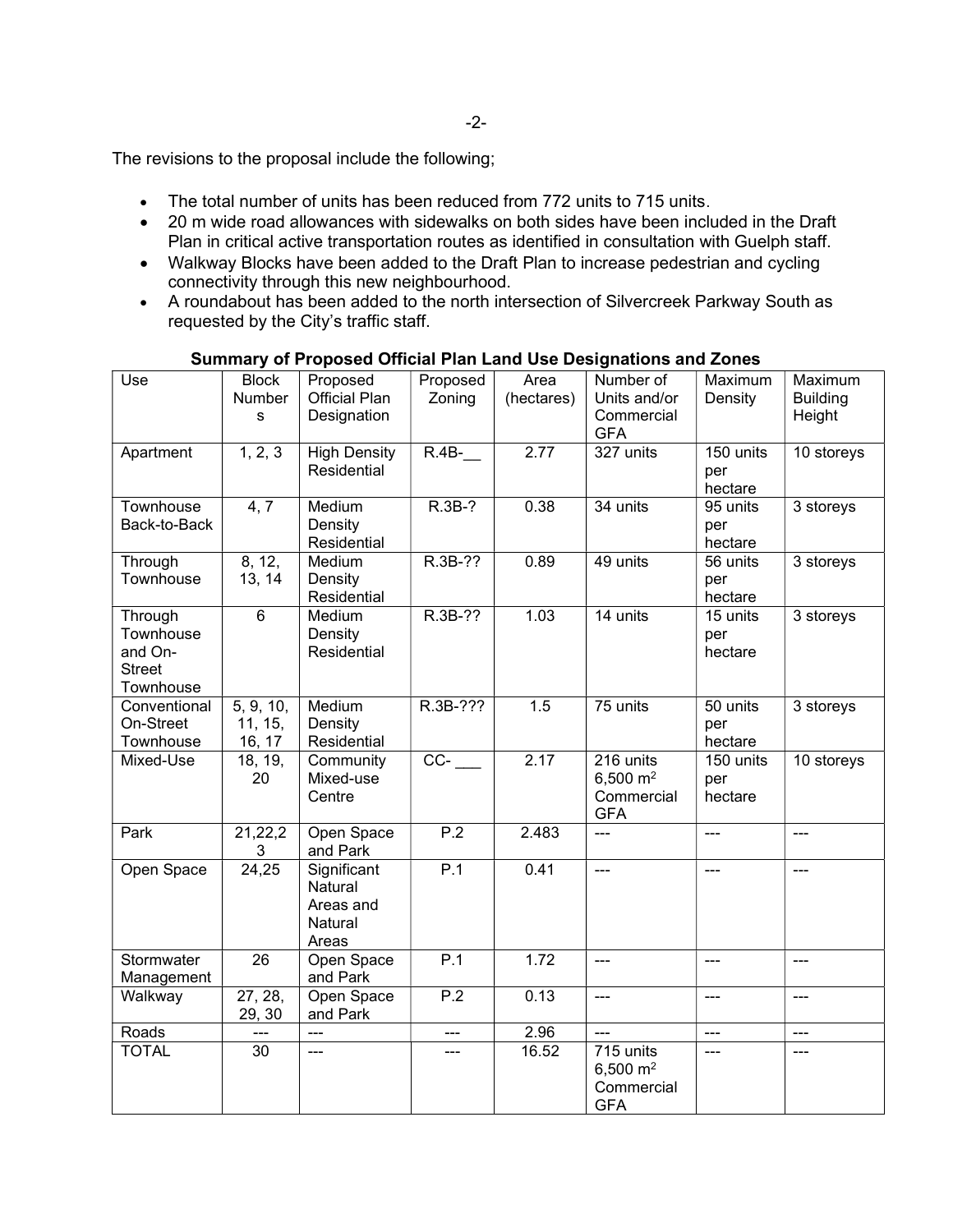The proposed Official Plan Amendment recognizes the green spine including the Urban Square and Neighborhood Park that are connected with the Howitt Creek Open Space lands located to the east previously dedicated to the City by Fieldgate. An Open Space Block has been created to reflect the required buffer to Howitt Creek. Mixed-use buildings are proposed to frame the Urban Square. "Through townhouses" will face onto, activate and provide eyes onto the Neighbourhood Park. A mix of housing types is provided through the proposed apartments, mixed-use commercial and residential buildings, through townhouses, back-to-back and on-street townhouses.



### Proposed Official Plan Amendment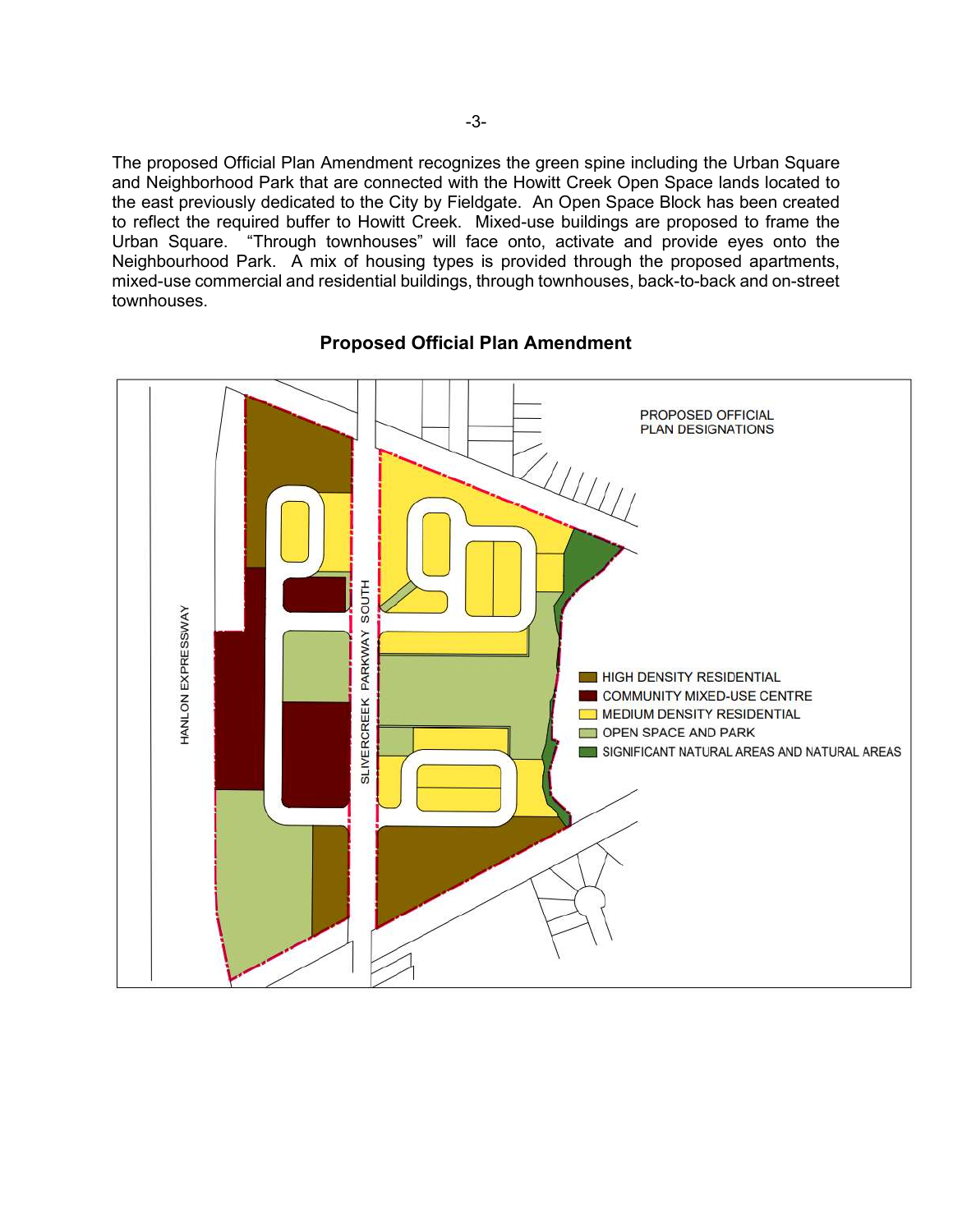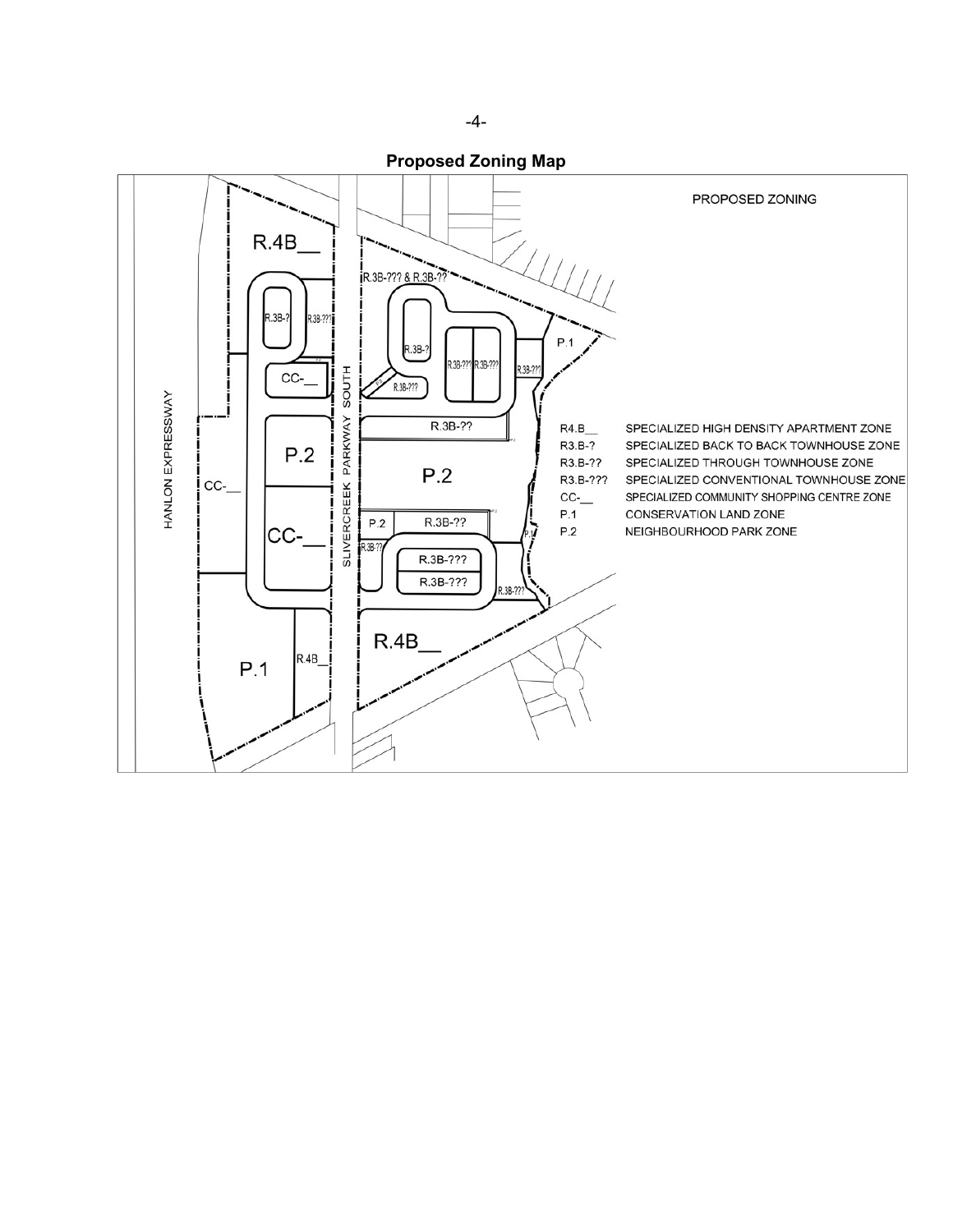| <b>Zoning Compliance Analysis</b>                                                                                                                    |                 |                                                                           |                  |            |  |  |
|------------------------------------------------------------------------------------------------------------------------------------------------------|-----------------|---------------------------------------------------------------------------|------------------|------------|--|--|
| <b>Specialized High Density Apartment R.4B-_ Zone</b><br>(Blocks 1, 2, 3)                                                                            |                 |                                                                           |                  |            |  |  |
| Permitted Use: Apartment Building                                                                                                                    |                 | Requested Use: Apartment Building. Cluster Townhouse                      |                  |            |  |  |
|                                                                                                                                                      |                 | and Stacked Townhouse in accordance with the applicable                   |                  |            |  |  |
|                                                                                                                                                      |                 | regulations in section 5.3.2                                              |                  |            |  |  |
| <b>Zoning Regulation</b>                                                                                                                             |                 | <b>Required</b>                                                           | <b>Provided</b>  | Compliance |  |  |
| Minimum Lot Area                                                                                                                                     |                 | 650 $m^2$                                                                 | 4,400 $m2$       | Yes        |  |  |
| Minimum Lot Frontage                                                                                                                                 | 15 <sub>m</sub> |                                                                           | 40 m             | Yes        |  |  |
| Maximum Density units/ha                                                                                                                             | 150             |                                                                           | 150 units/ha     | Yes        |  |  |
| <b>Minimum Front Yard</b>                                                                                                                            | 6 m             |                                                                           | 6 m              | Yes        |  |  |
| Minimum Exterior Side Yard                                                                                                                           | 6 m             |                                                                           | 6 <sub>m</sub>   | Yes        |  |  |
| Minimum Side Yard                                                                                                                                    |                 | (Section 5.4.2.1) half the <b>Building Height</b> ,                       | 6 <sub>m</sub>   | <b>No</b>  |  |  |
| and in no case less than 3m.                                                                                                                         |                 |                                                                           |                  |            |  |  |
| <b>Minimum Rear Yard</b>                                                                                                                             |                 | 20% of the lot depth or half the building                                 | 7.5 <sub>m</sub> | <b>No</b>  |  |  |
| height whichever is greater, not less than 7.5 m                                                                                                     |                 |                                                                           |                  |            |  |  |
| Maximum Building Height                                                                                                                              |                 | 10 storeys                                                                | 10 storeys       | Yes        |  |  |
| Minimum Distance Between Buildings                                                                                                                   |                 |                                                                           |                  | Yes        |  |  |
| 5.4.2.2.1 distance between Buildings which contain windows of Habitable Rooms, shall be half                                                         |                 |                                                                           |                  |            |  |  |
|                                                                                                                                                      |                 | the total height of the two Buildings and in no case less than 15 metres. |                  |            |  |  |
| Minimum Common Amenity Area                                                                                                                          |                 | Notwithstanding the Common Amenity                                        |                  | <b>No</b>  |  |  |
| Section 5.4.2.4                                                                                                                                      |                 | required by section 5.4.2.4, where a property                             |                  |            |  |  |
| 30 m <sup>2</sup> per dwelling unit for each unit up to 20.                                                                                          |                 | in the R4.B- Zone is located within 400m of                               |                  |            |  |  |
| For each additional dwelling unit, 20 m <sup>2</sup> of<br><b>Common Amenity Area shall be provided</b>                                              |                 | a park which is greater than 1 hectare in area,                           |                  |            |  |  |
| and aggregated into areas of not less than 50                                                                                                        |                 | the Common Amenity Area requirement shall<br>be reduced by 50%.           |                  |            |  |  |
| $m2$ .                                                                                                                                               |                 |                                                                           |                  |            |  |  |
| Minimum Landscape Open Space - 40% of the Lot Area for buildings from                                                                                |                 |                                                                           | 40%              | Yes        |  |  |
| 5 - 10 storeys                                                                                                                                       |                 |                                                                           |                  |            |  |  |
| <b>Off-Street Parking</b>                                                                                                                            |                 |                                                                           |                  | Yes        |  |  |
| (Section 4.13) for the first 20 units: 1.5 per unit, and for each unit in excess of 20: 1.25 per unit                                                |                 |                                                                           |                  | Yes        |  |  |
| 20% Visitor Parking 4.13                                                                                                                             |                 |                                                                           |                  |            |  |  |
| 4.13.2.2 In an R.4 Zone, every Parking Space shall be located in the Side or Rear Yard                                                               |                 |                                                                           |                  |            |  |  |
| provided that no Parking Space is a minimum of 3 metres from any Lot Line.                                                                           |                 |                                                                           |                  |            |  |  |
| 4.13.2.2.1 Despite Section 4.13.2.2, only visitor parking (not more than 25% of the minimum                                                          |                 |                                                                           |                  |            |  |  |
| off-street parking required) may be located in the Front Yard or Exterior Side Yard provided it                                                      |                 |                                                                           |                  |            |  |  |
| is to the rear of the required Front or Exterior Side Yard.<br>4.13.2.2.2 surface Driveway or Parking Area shall be a minimum of 3 m from a Building |                 |                                                                           |                  |            |  |  |
| entrance or window of a Habitable Room.                                                                                                              |                 |                                                                           |                  |            |  |  |
| 4.13.3.2.2 Despite Section 4.13.3.2.1, the minimum Parking Space dimensions for R.4 Zones                                                            |                 |                                                                           |                  |            |  |  |
| Yes<br>are 3 m by 6 m within a Garage. The minimum exterior Parking Space dimensions are 2.5 m                                                       |                 |                                                                           |                  |            |  |  |
| by $5.5 \text{ m}$                                                                                                                                   |                 |                                                                           |                  |            |  |  |
| Engineering Standard for parking aisle width is a minimum of 7m                                                                                      |                 |                                                                           | 7 <sub>m</sub>   | Yes        |  |  |
| "Angular Plane from a Street"                                                                                                                        |                 | 45 degrees from the centre                                                | 58 degrees       | No         |  |  |
| line of the abutting road.                                                                                                                           |                 |                                                                           |                  |            |  |  |
| 4.13.3.4.2 underground Parking not within 3 m of a Lot Line.                                                                                         |                 |                                                                           |                  |            |  |  |
| 4.6.2.1 sightline triangle<br>4 m x 5 m                                                                                                              |                 |                                                                           |                  |            |  |  |
| Buffer Strips Required abutting a Residential Zone.                                                                                                  |                 |                                                                           |                  |            |  |  |
| Maximum Floor Space Index<br>1.5                                                                                                                     |                 |                                                                           | Block $1 - 1.8$  |            |  |  |
|                                                                                                                                                      | Block $2 - 3.1$ | <b>No</b>                                                                 |                  |            |  |  |
|                                                                                                                                                      |                 |                                                                           | Block $3 - 1.8$  |            |  |  |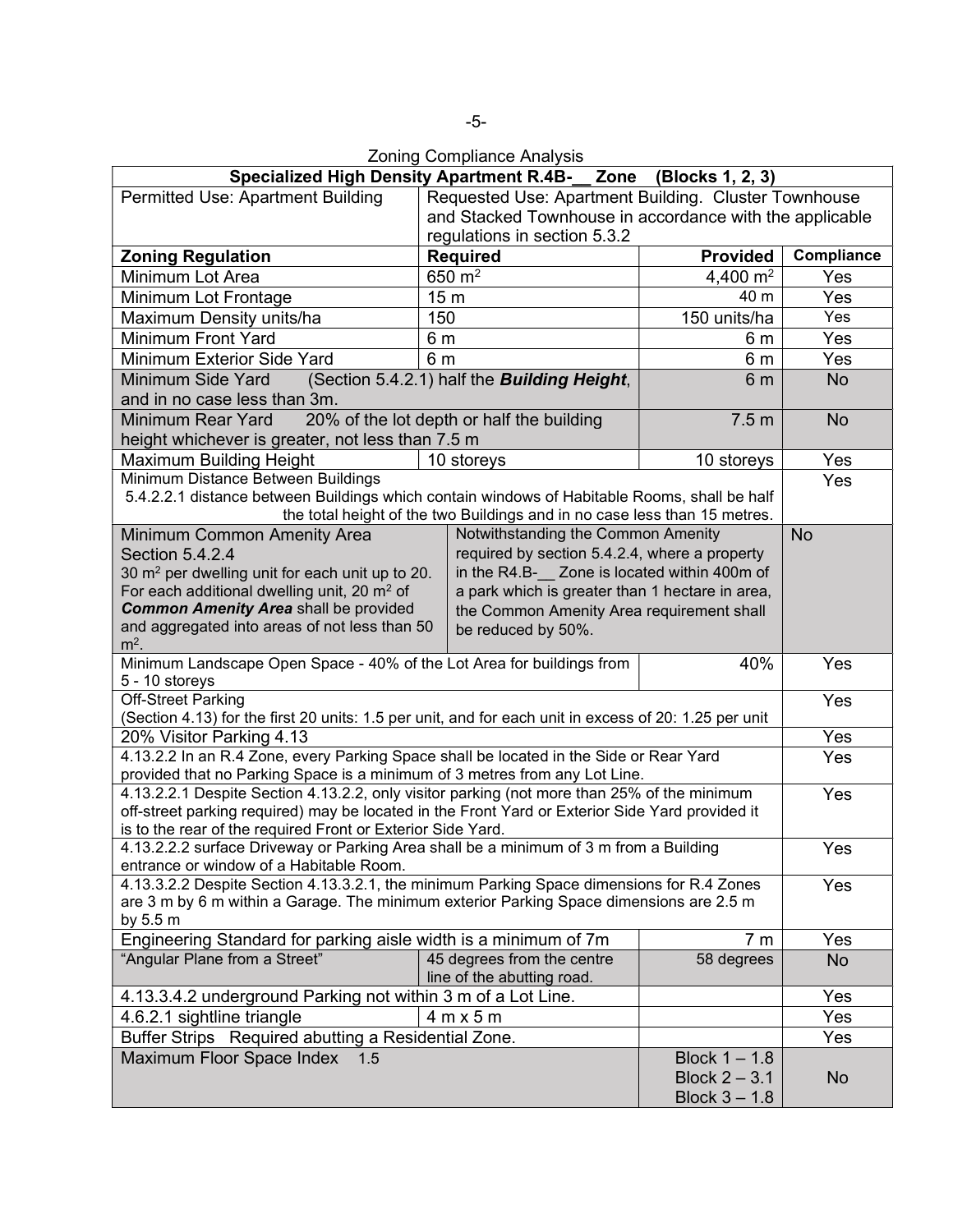| Specialized On-Street Townhouse R.3B-? Zone<br>(Blocks 4, 7)                                 |                  |  |                                                                                         |            |
|----------------------------------------------------------------------------------------------|------------------|--|-----------------------------------------------------------------------------------------|------------|
| Permitted use: On-Street Townhouse<br>Proposed use: Back-to Back Townhouse                   |                  |  |                                                                                         |            |
| "Back-to-Back Townhouse": means a Building where each Dwelling Unit is divided vertically by |                  |  |                                                                                         |            |
|                                                                                              |                  |  | common walls, including a common rear wall and common side wall, and has an independent |            |
| entrance to the Dwelling Unit from the outside accessed through the Front Yard, Side Yard or |                  |  |                                                                                         |            |
| Exterior Side Yard and does not have a Rear Yard.                                            |                  |  |                                                                                         |            |
| <b>Zoning Regulation</b>                                                                     | <b>Required</b>  |  | <b>Provided</b>                                                                         | Compliance |
| <b>Minimum Lot Area</b>                                                                      | 180 $m2$         |  | $96 \text{ m}^2$                                                                        | <b>No</b>  |
| Minimum Lot Frontage                                                                         | 6 m              |  | 6 m                                                                                     | Yes        |
| <b>Minimum Front Yard</b>                                                                    | 6 m              |  | 6 m                                                                                     | Yes        |
| Minimum Exterior Side Yard                                                                   | 4.5 <sub>m</sub> |  | 4.5 <sub>m</sub>                                                                        | Yes        |
| Minimum Side Yard                                                                            | 1.5 <sub>m</sub> |  | 1.5 <sub>m</sub>                                                                        | <b>Yes</b> |
| <b>Minimum Rear Yard</b>                                                                     | 7.5 <sub>m</sub> |  | 0 <sub>m</sub>                                                                          | No         |
| <b>Maximum Building</b>                                                                      | 50%              |  | 49.4%                                                                                   | <b>Yes</b> |
| Coverage                                                                                     |                  |  |                                                                                         |            |
| Maximum Building Height                                                                      | 3 storeys        |  | 3 storeys                                                                               | <b>Yes</b> |
| Minimum Landscaped Open                                                                      | 35%              |  | 35%                                                                                     | Yes        |
| Space                                                                                        |                  |  |                                                                                         |            |
| <b>Buffer Strip</b>                                                                          |                  |  |                                                                                         | <b>Yes</b> |
| Maximum Number of                                                                            | 8                |  | 18                                                                                      | <b>No</b>  |
| Dwellings in a Row                                                                           |                  |  |                                                                                         |            |
| Maximum Driveway Width 4.13.7.2.5                                                            |                  |  |                                                                                         | <b>Yes</b> |
| Driveway shall not exceed the Garage width, as measured from the outside walls of            |                  |  |                                                                                         |            |
| the Garage or no more than 50% of the Front Yard, whichever is less, to a minimum            |                  |  |                                                                                         |            |
| of 3 metres wide.                                                                            |                  |  |                                                                                         |            |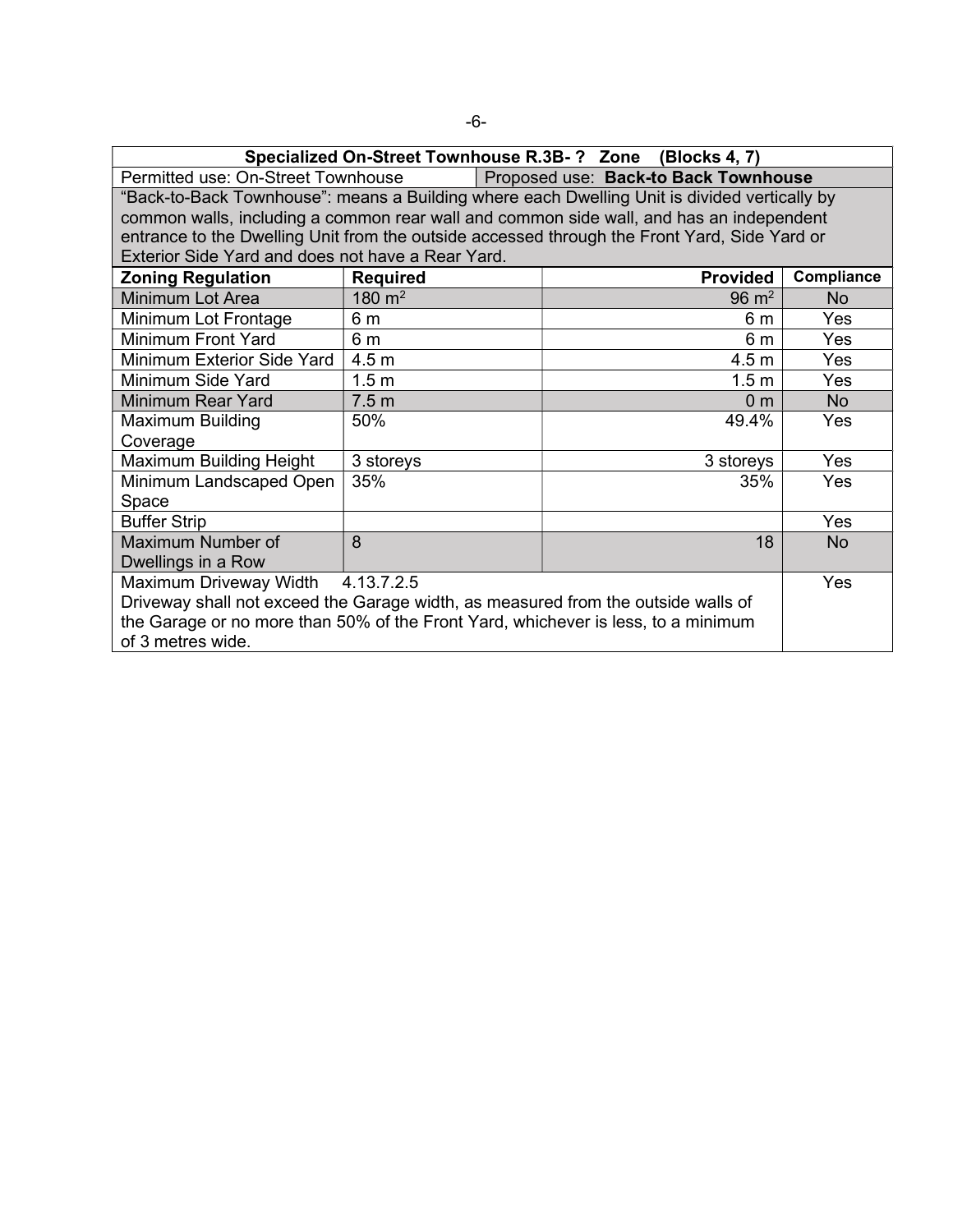Through Townhouse



| Specialized On-Street Townhouse R.3B- ?? Zone (Blocks 6, 8, 12, 13)               |                      |                                 |                                     |            |  |
|-----------------------------------------------------------------------------------|----------------------|---------------------------------|-------------------------------------|------------|--|
| Permitted use: On-Street Townhouse                                                |                      | Proposed use: Through Townhouse |                                     |            |  |
| <b>Zoning Regulation</b>                                                          | <b>Required</b>      |                                 | <b>Provided</b>                     | Compliance |  |
| <b>Minimum Lot Area</b>                                                           | 180 $m2$             |                                 | 134 m <sup>2</sup>                  | No         |  |
| Minimum Lot Frontage                                                              | 6 <sub>m</sub>       |                                 | 5.6 <sub>m</sub>                    | <b>No</b>  |  |
| <b>Minimum Front Yard</b>                                                         | 6 <sub>m</sub>       |                                 | 4.5 <sub>m</sub><br>(facing street) | <b>No</b>  |  |
| Minimum Exterior Side Yard                                                        | 4.5 <sub>m</sub>     |                                 | 4.5 <sub>m</sub>                    | Yes        |  |
| Minimum Side Yard                                                                 | 1.5 <sub>m</sub>     |                                 | 1.2 <sub>m</sub>                    | No.        |  |
| Minimum Rear Yard                                                                 | 7.5 <sub>m</sub>     |                                 | 3.5 <sub>m</sub><br>(facing park)   | <b>No</b>  |  |
| Maximum Building                                                                  | 50%                  |                                 | 49%                                 | Yes        |  |
| Coverage                                                                          |                      |                                 |                                     |            |  |
| <b>Maximum Building Height</b>                                                    | 3 storeys            |                                 | 4 storeys                           | No.        |  |
| Minimum Landscaped Open                                                           | 35%                  |                                 | 35%                                 | Yes        |  |
| Space                                                                             |                      |                                 |                                     |            |  |
| <b>Buffer Strip</b>                                                               | Where R.3 Zone abuts |                                 | The townhouse units are             | <b>No</b>  |  |
|                                                                                   | a Park Zone a Buffer |                                 | meant to face onto the park         |            |  |
|                                                                                   | <b>Strip</b>         |                                 | and provide eyes on the             |            |  |
|                                                                                   |                      |                                 | park, therefore, a 3m               |            |  |
|                                                                                   |                      |                                 | landscape strip or a solid          |            |  |
|                                                                                   |                      |                                 | fence will not be provided.         |            |  |
| Maximum Number of                                                                 | 8                    |                                 | 8                                   | Yes        |  |
| Dwellings in a Row                                                                |                      |                                 |                                     |            |  |
| 4.13.7.2.5<br>Maximum Driveway Width                                              |                      |                                 |                                     |            |  |
| Driveway shall not exceed the Garage width, as measured from the outside walls of |                      |                                 |                                     |            |  |
| the Garage or no more than 50% of the Front Yard, whichever is less, to a minimum |                      |                                 |                                     |            |  |
| of 3 metres wide.                                                                 |                      |                                 |                                     |            |  |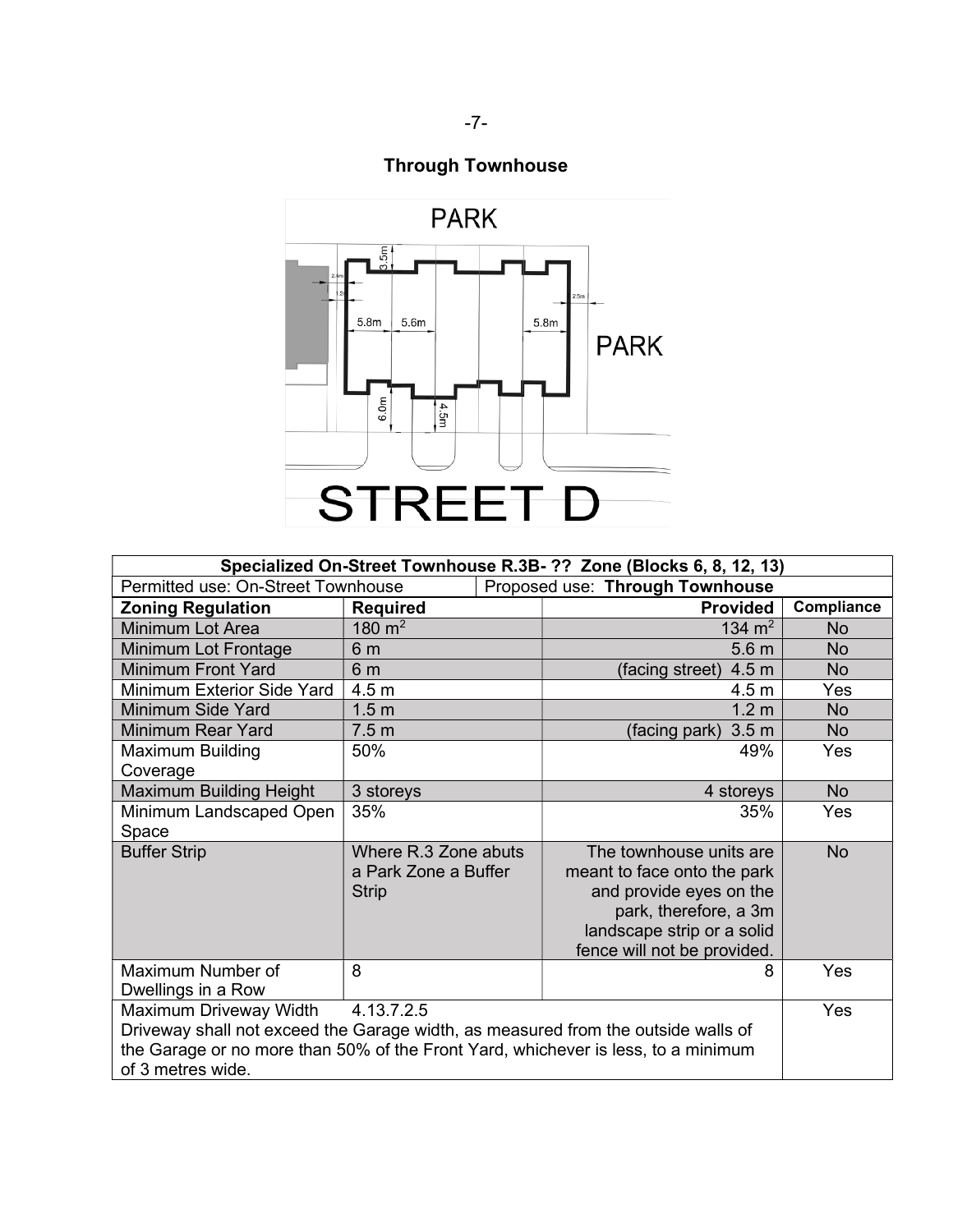| Specialized On-Street Townhouse R.3B- ??? Zone (Blocks 5, 9, 10, 11, 15, 16, 17) |                  |  |                                   |            |  |
|----------------------------------------------------------------------------------|------------------|--|-----------------------------------|------------|--|
| Permitted use: On-Street Townhouse                                               |                  |  | Proposed use: On-Street Townhouse |            |  |
| <b>Zoning Regulation</b>                                                         | <b>Required</b>  |  | <b>Provided</b>                   | Compliance |  |
| <b>Minimum Lot Area</b>                                                          | 180 $m2$         |  | 156 m <sup>2</sup>                | No.        |  |
| Minimum Lot Frontage                                                             | 6 <sub>m</sub>   |  | 6 m                               | <b>Yes</b> |  |
| <b>Minimum Front Yard</b>                                                        | 6 <sub>m</sub>   |  | 3 <sub>m</sub>                    | No.        |  |
| Minimum Exterior Side Yard                                                       | 4.5 <sub>m</sub> |  | 4.5 <sub>m</sub>                  | <b>Yes</b> |  |
| Minimum Side Yard                                                                | 1.5 <sub>m</sub> |  | 1.5 <sub>m</sub>                  | <b>Yes</b> |  |
| Minimum Rear Yard                                                                | 7.5 <sub>m</sub> |  | 7.5 <sub>m</sub>                  | Yes        |  |
| Maximum Building                                                                 | 50%              |  | 45%                               | Yes        |  |
| Coverage                                                                         |                  |  |                                   |            |  |
| Maximum Building Height                                                          | 3 storeys        |  | 3 storeys                         | Yes        |  |
| Minimum Landscaped Open                                                          | 35%              |  | 35%                               | <b>Yes</b> |  |
| Space                                                                            |                  |  |                                   |            |  |
| <b>Buffer Strip</b>                                                              |                  |  |                                   | <b>Yes</b> |  |
| Maximum Number of                                                                | 8                |  | 8                                 | Yes        |  |
| Dwellings in a Row                                                               |                  |  |                                   |            |  |
| Maximum Driveway Width<br>4.13.7.2.5                                             |                  |  |                                   | Yes        |  |
| Driveway shall not exceed the Garage width, as                                   |                  |  |                                   |            |  |
| measured from the outside walls of the Garage or no                              |                  |  |                                   |            |  |
| more than 50% of the Front Yard, whichever is less, to                           |                  |  |                                   |            |  |
| a minimum of 3 metres wide.                                                      |                  |  |                                   |            |  |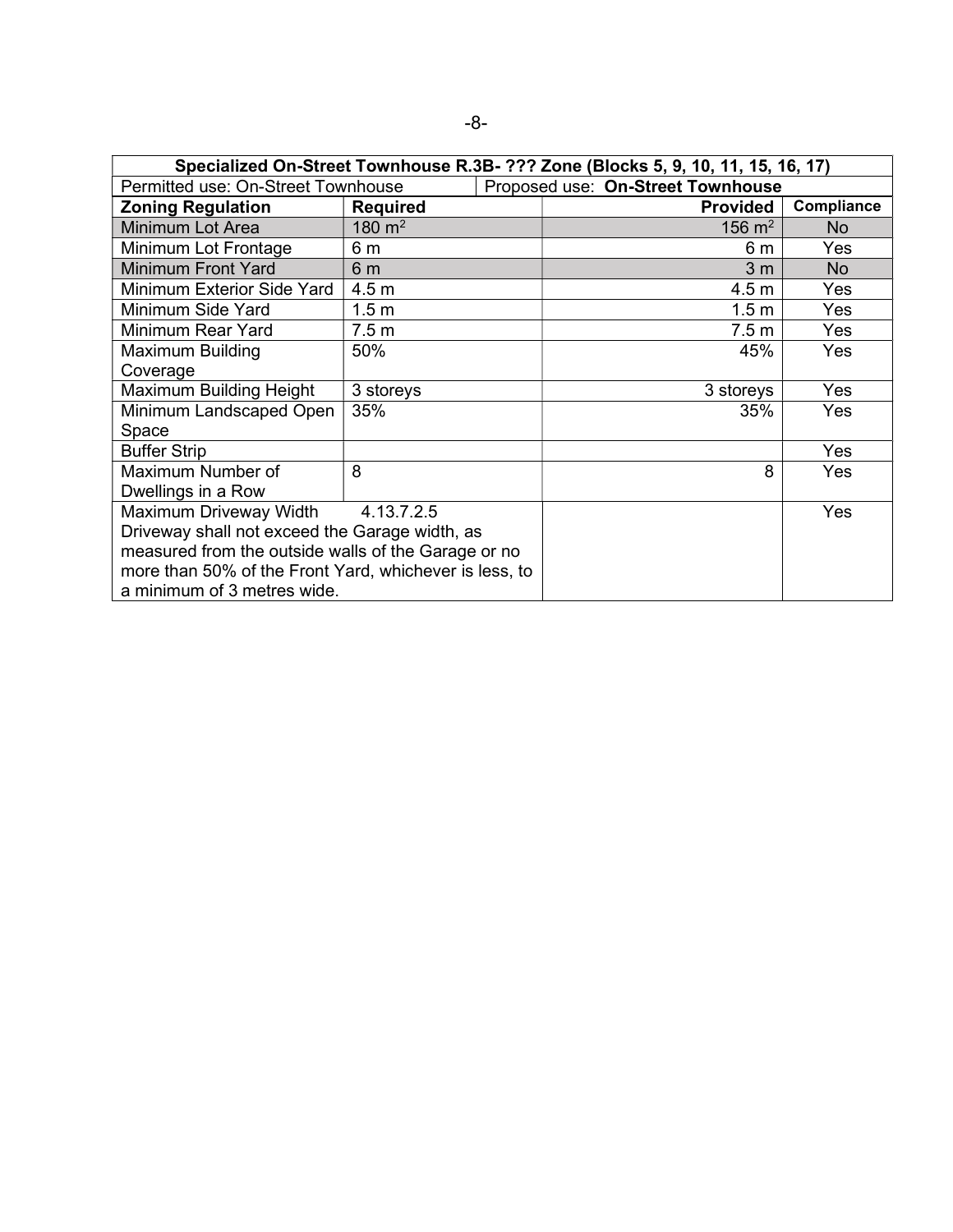| Specialized Community Commercial CC-<br>Zone (Blocks 18, 19, 20) |                                                                                                            |                                                                                                                                                                                |            |  |  |  |
|------------------------------------------------------------------|------------------------------------------------------------------------------------------------------------|--------------------------------------------------------------------------------------------------------------------------------------------------------------------------------|------------|--|--|--|
| <b>Permitted Uses:</b>                                           | Proposed Uses: In addition to the uses permitted within 6.2.1.2, the following uses also                   |                                                                                                                                                                                |            |  |  |  |
|                                                                  | be permitted, Apartment Building in accordance with the regulations in 5.4.2,<br>see section 6.2.1.2       |                                                                                                                                                                                |            |  |  |  |
|                                                                  | Cluster Townhouse and Stacked Townhouse in accordance with the applicable<br>regulations in section 5.3.2, |                                                                                                                                                                                |            |  |  |  |
| Nursing Home, Home for the Aged, Retirement Residential Facility |                                                                                                            |                                                                                                                                                                                |            |  |  |  |
| <b>Zoning Regulation</b>                                         | <b>Required</b>                                                                                            | <b>Provided</b>                                                                                                                                                                | Compliance |  |  |  |
| Minimum Lot Area                                                 | $7,500 \text{ m}^2$                                                                                        | 3,300 $m2$                                                                                                                                                                     | <b>No</b>  |  |  |  |
| <b>Maximum Lot Area</b>                                          | 50,000 $m2$                                                                                                | 23,000 $m2$                                                                                                                                                                    | Yes        |  |  |  |
| Minimum Lot Frontage                                             | 50 m                                                                                                       | 40.3 m                                                                                                                                                                         | <b>No</b>  |  |  |  |
| Minimum Front and                                                | 3 <sub>m</sub>                                                                                             | 3 <sub>m</sub>                                                                                                                                                                 | Yes        |  |  |  |
| <b>Exterior Side Yard</b>                                        |                                                                                                            |                                                                                                                                                                                |            |  |  |  |
| <b>Minimum Side Yard</b>                                         | Half the building height but<br>not less than 3 m.                                                         | 3 <sub>m</sub>                                                                                                                                                                 | <b>No</b>  |  |  |  |
| Minimum Side Yard                                                | 3 <sub>m</sub>                                                                                             | The Minimum Side Yard                                                                                                                                                          | <b>No</b>  |  |  |  |
| Abutting a Municipal                                             |                                                                                                            | Abutting a Municipal                                                                                                                                                           |            |  |  |  |
| Walkway                                                          |                                                                                                            | Walkway shall be 0.5 m.                                                                                                                                                        |            |  |  |  |
| <b>Minimum Rear Yard</b>                                         | Half the building height but<br>not less than 3 m.                                                         | 3 <sub>m</sub>                                                                                                                                                                 | <b>No</b>  |  |  |  |
| <b>Maximum Building Height</b>                                   | 3 storeys to a maximum of<br>15 m.                                                                         | 10 storeys                                                                                                                                                                     | <b>No</b>  |  |  |  |
| Minimum Gross Floor<br>Area                                      | $1,875 \text{ m}^2$                                                                                        | No minimum commercial<br>GFA be required provided a<br>minimum of $6,500$ m <sup>2</sup> of<br>commercial GFA is provided<br>on other site(s) surrounding<br>the urban square. | <b>No</b>  |  |  |  |
| <b>Maximum Gross Floor</b><br>Area                               | 12,500 $\overline{m^2}$                                                                                    | 6,500 $m2$                                                                                                                                                                     | Yes        |  |  |  |
| Minimum Landscaped<br>Open Space                                 | 9%                                                                                                         | 9%                                                                                                                                                                             | Yes        |  |  |  |
| <b>Planting Area</b>                                             | 3m landscape strip abutting<br>street except where<br>required for entry ramps.                            |                                                                                                                                                                                | Yes        |  |  |  |
| <b>Buffer Strip</b>                                              | Where abutting a Park<br>Zone                                                                              | The commercial is meant to<br>face onto the urban square<br>and provide eyes on the<br>park, therefore, a 3m<br>landscape strip or a solid<br>fence will not be provided.      | <b>No</b>  |  |  |  |
| <b>Off-Street Parking</b>                                        | In accordance with 4.13                                                                                    | 1 parking space per 23 m <sup>2</sup><br>of commercial GFA                                                                                                                     | <b>No</b>  |  |  |  |
| Angular Plane from a<br><b>Street</b>                            | 45 degrees from the centre<br>line of the abutting road.                                                   | 66 degrees                                                                                                                                                                     | <b>No</b>  |  |  |  |
| Angular Plane from a Park                                        | 40 degrees from the lot line<br>of the park                                                                | Block $18 - 41$ degrees<br>Block $19 - 54$ degrees<br>Block $20 - 77$ degrees                                                                                                  | <b>No</b>  |  |  |  |
| <b>Off-Street Loading</b>                                        | In accordance with 4.14                                                                                    |                                                                                                                                                                                | Yes        |  |  |  |
| <b>Enclosed Operations</b>                                       | In accordance with 4.22                                                                                    |                                                                                                                                                                                | Yes        |  |  |  |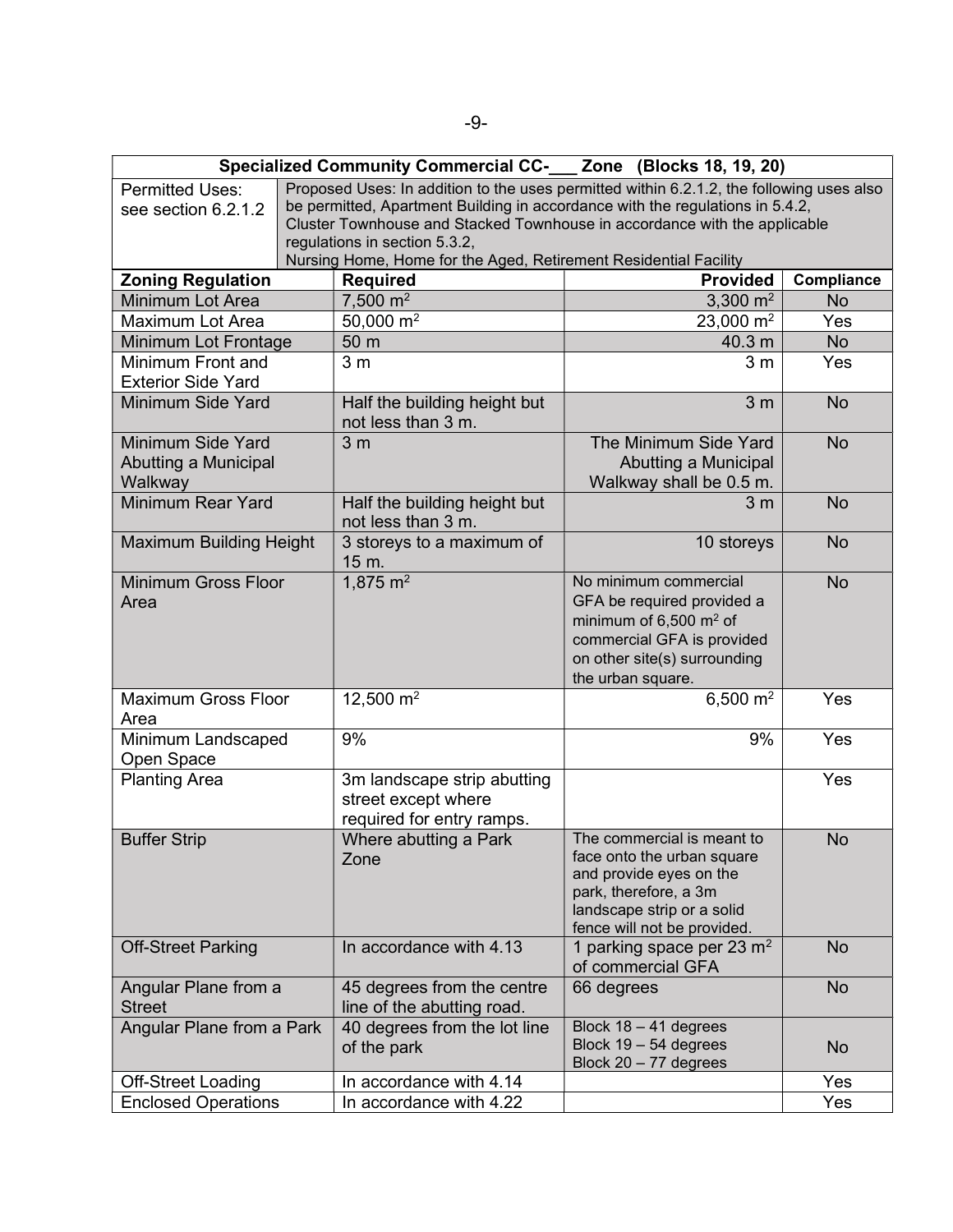### Requested Specialized Zoning Provisions

## Specialized High Density Apartment R.4B-\_\_ Zone (Blocks 1, 2, 3)

- That the Minimum Side Yard be 6 m where half the building height is required.
- That the Minimum Rear Yard be 7.5 m where 20% of the lot depth is required.
- Notwithstanding the Common Amenity required by section 5.4.2.4, where a property in the R4.B-\_\_ Zone is located within 400m of a park which is greater than 1 hectare in area, the Common Amenity Area requirement shall be reduced by 50%.
- That the Maximum Floor Space Index for Blocks 1 and 3 be 1.8 where a maximum of 1.5 is permitted.
- That the Minimum Angular Plane from a street be permitted to be 58 degrees where 45 degrees is permitted.
- That the Maximum Floor Space Index for Block 2 be 3.1 where a maximum of 1.5 is permitted.

### Specialized On-Street Townhouse R.3B- ? Zone (Blocks 4, 7) Back-to Back Townhouse

- That in addition to the uses permitted, Back-to Back Townhouses also be permitted.
- The definition be applicable to this zone, "Back-to-Back Townhouse": means a Building where each Dwelling Unit is divided vertically by common walls, including a common rear wall and common side wall, and has an independent entrance to the Dwelling Unit from the outside accessed through the Front Yard, Side Yard or Exterior Side Yard and does not have a Rear Yard.
- That a Minimum Lot Area of 96 m<sup>2</sup> be permitted where 180m m<sup>2</sup> is required.
- That no Minimum Rear Yard be required where 7.5 m is required.
- That the maximum Number of Dwellings in a Row be 18 where the maximum permitted is 8.

### Specialized On-Street Townhouse R.3B-?? Zone (Blocks 6, 8, 12, 13, 14) Through **Townhouse**

- That a Minimum Lot Area of 134 m<sup>2</sup> be permitted where 180 m<sup>2</sup> is required.
- That a Minimum Lot Frontage of 5.6 m be permitted for the habitable portion of the dwelling where 6 m is required.
- That a Minimum Front Yard of 4.5 m be permitted where 6 m is required.
- That a Minimum Side Yard of 1.2 m be permitted where 1.5 m is required.
- That a Minimum Rear Yard of 3.5 m be permitted where 7.5 m is required.
- That a Maximum Building Height of 4 storeys be permitted where 3 storeys are permitted.
- That no Buffer Strip and/or fence be required where the units face onto a Park.

# Specialized On-Street Townhouse R.3B- ??? Zone (Blocks 5, 9, 10, 11, 15, 16, 17) On-Street **Townhouse**

- That a Minimum Lot Area of 156 m<sup>2</sup> be permitted where 180 m<sup>2</sup> is required.
- That a Minimum Front Yard of 3 m for the habitable portion of the dwelling be permitted where 6 m is required.